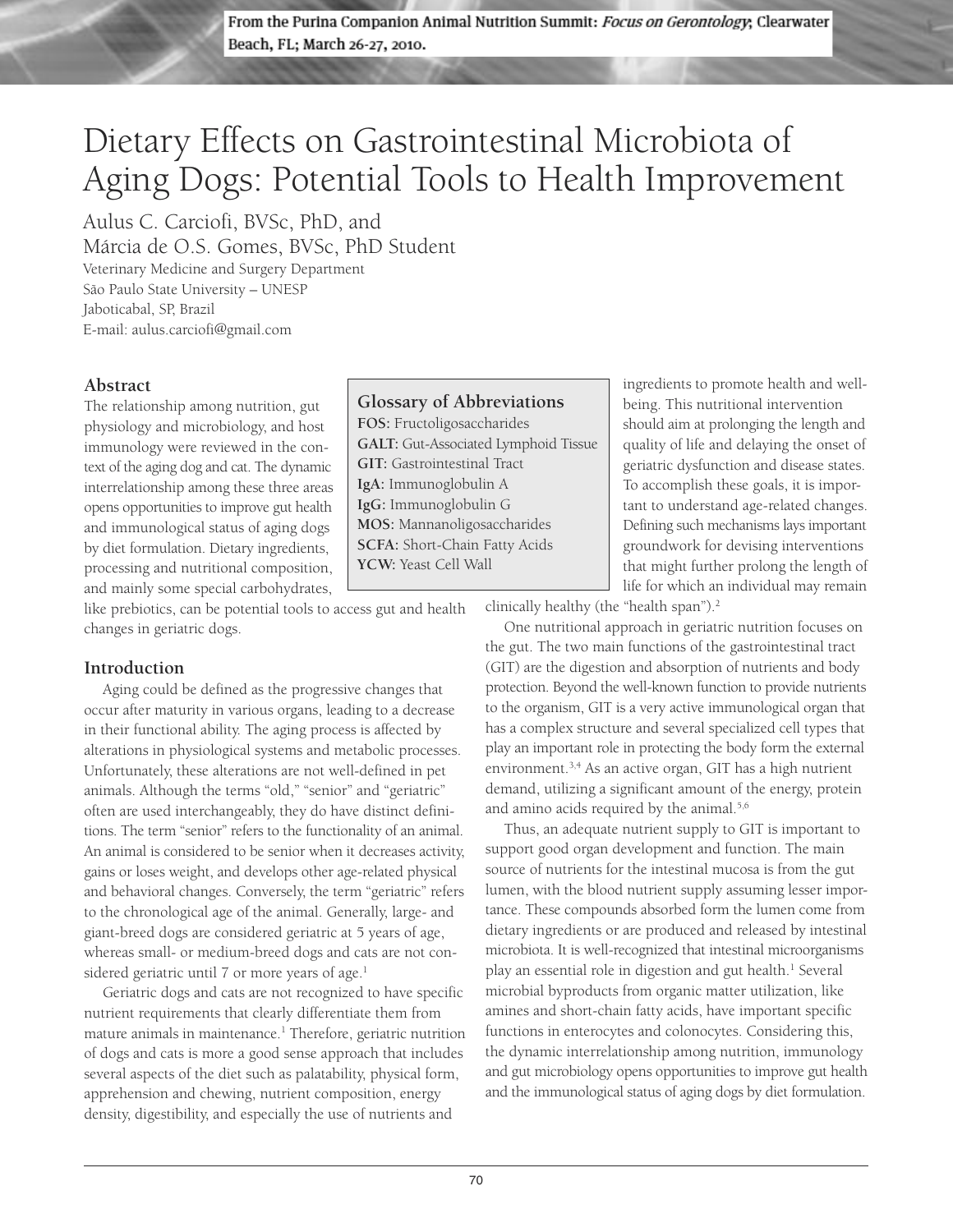## **Age-Related Changes in the Gastrointestinal Function and Metabolism of Dogs and Cats**

Studies on age-related physiological alterations in dogs and cats have become more frequent in the last two decades, perhaps as a result of the recent increase in life expectancy of these animals. Aging brings with it physiological changes. Some changes are obvious, such as whitening of hair, a general decline in body and coat condition, and failing senses (sight and hearing). Other changes are less obvious, however, and these include alterations in the physiology of the digestive tract, immune system, kidneys, and other organs. Pets, like people, do not age consistently, and chronological age does not always match physiological age. Although many pets remain active and youthful well into their teens, some dogs start to slow down and may show signs of aging beginning as early as 5 or 6 years of age.7,8

Gut physiology and function are altered during the aging process, which is often accompanied by an increased incidence of gastrointestinal infections. With increasing age, several gastrointestinal dysfunctions can manifest in human beings, including slowing of intestinal transit times, decreasing organ reserves, alterations in enzyme activity, impaired circulation, and reduced bile and pancreatic secretions.<sup>9,10</sup> It is not certain if these alterations occur in dogs or cats. In old cats, alterations in GIT function are mainly related to a decrease in digestibility of nutrients such as protein, fat and starch.<sup>11,12</sup> On the other hand, advanced age generally does not reduce apparent nutrient digestibility in dogs.13 Other age-related changes in cats and dogs include an increased incidence of periodontal disease, difficulty in apprehension and chewing, and increases in diarrhea, vomiting and regurgitation.<sup>14</sup>

Reduced digestibility in old cats does not seem to be related to the duration of gastric emptying nor to intestinal transit time, as no differences were found between the passage of ingested foods through the intestinal tract of aging cats compared to younger cats.15 Morphological changes in the intestine do not seem to be the cause of decreased nutrient digestibility in humans.16 However, this does not appear to have been studied in cats; therefore, this hypothesis cannot be rejected as a cause of reduced digestibility in this specie. The consequences of reduced digestibility in aging cats are not precisely known. The reduced digestibility may contribute to decreased fat mass, lean mass and body weight of aging felines.17 This effect is further reinforced by a lack of change in voluntary eating behavior with aging.<sup>18,19</sup> Thus, the maintenance of food ingestion habits, associated with a reduced utilization of ingested food, would result in lower uptake of bioavailable nutrients.

The concept of "gut health" is complex and broadly defined. According to Conway,<sup>20</sup> three major components of "gut health" can be considered: diet, intestinal mucosa and intestinal microbiota. Intestinal mucosa morphology changes according to nutrition, stress, aging, and/or disease. These changes may affect the physiology of the intestine, influencing nutrient absorption and metabolism. Studying the age and diet effects, Kuzmuk et al.21 observed morphological differences in young (1.2 years) and old (12.1 years) dogs fed either a plant- or animal productbased diet. Jejunal villus height increased in young dogs consuming the plant product-based diet compared with both young dogs consuming an animal product-based diet and old dogs consuming either a plant product- or animal product-based diet. Colonic crypt depth also was greater in old dogs as compared with young ones.

Fermentable carbohydrates may be considered an important part of "gut nutrition" in old age. They include some types of fiber, resistant starch, non-starch polysaccharides such as mannanoligosaccharides, fructooligosaccharides, stachyose and raffinose, and nonabsorbed sugars that reach the colon and are suitable of bacterial fermentation. They allow an adequate organic matter supply for the large intestine.<sup>22</sup> Bacterial fermentation of these compounds results in short-chain fatty acid (SCFA) production and pH reduction, which could modify the composition and metabolic activity of the intestinal bacteria,<sup>23</sup> which in turn could reduce the quantity of nitrogenous waste materials entering the bloodstream. SCFAs, especially butyric acid, are important energy sources for the colonocytes, $1,24$  lead to suitable ion absorption, and act in intestinal blood flow and peristalsis. In a study with dogs, fermentable fiber promoted better development of colon mucosa, greater relationship between colon volume and surface, and improved the histological mucosa structure.<sup>25</sup> Thus, whereas non-fermentable fiber acts as bulk, fermentable fiber plays other important physiological roles.

Although not the focus of this review, it is important to consider that GIT has a high metabolic rate and represents a high demand for nutrients delivered by dietary ingredients. The intestinal mucosa has the highest rates of proliferation and cell renewal throughout the body, and this process can utilize from 10 to 20% of the energy and up to 50% of the daily protein requirement.<sup>26</sup> Protein, arginine, glutamate, glutamine, glutathione, glycine, histidine, vitamin A, zinc, and fatty acids are among nutrients that are key for the intestinal mucosa<sup>27</sup> and that must be adequately supplied by diet to ensure the intestine develops adequately its functions of digestion and protection.

Alterations in nutrient profile and dietary fermentation patterns as related to old age have not been well studied in companion animals. It is possible that by manipulating nutrient composition, and gut microbial composition, activity and fermentation byproduct formation, the gastrointestinal health of old companion animals could be enhanced, ameliorating some of the consequences of old age and promoting health and well-being.

## **Gut Microbiota**

The GIT of dogs and cats presents a microbial colonization pattern similar to that of other mammals. At birth, the intestines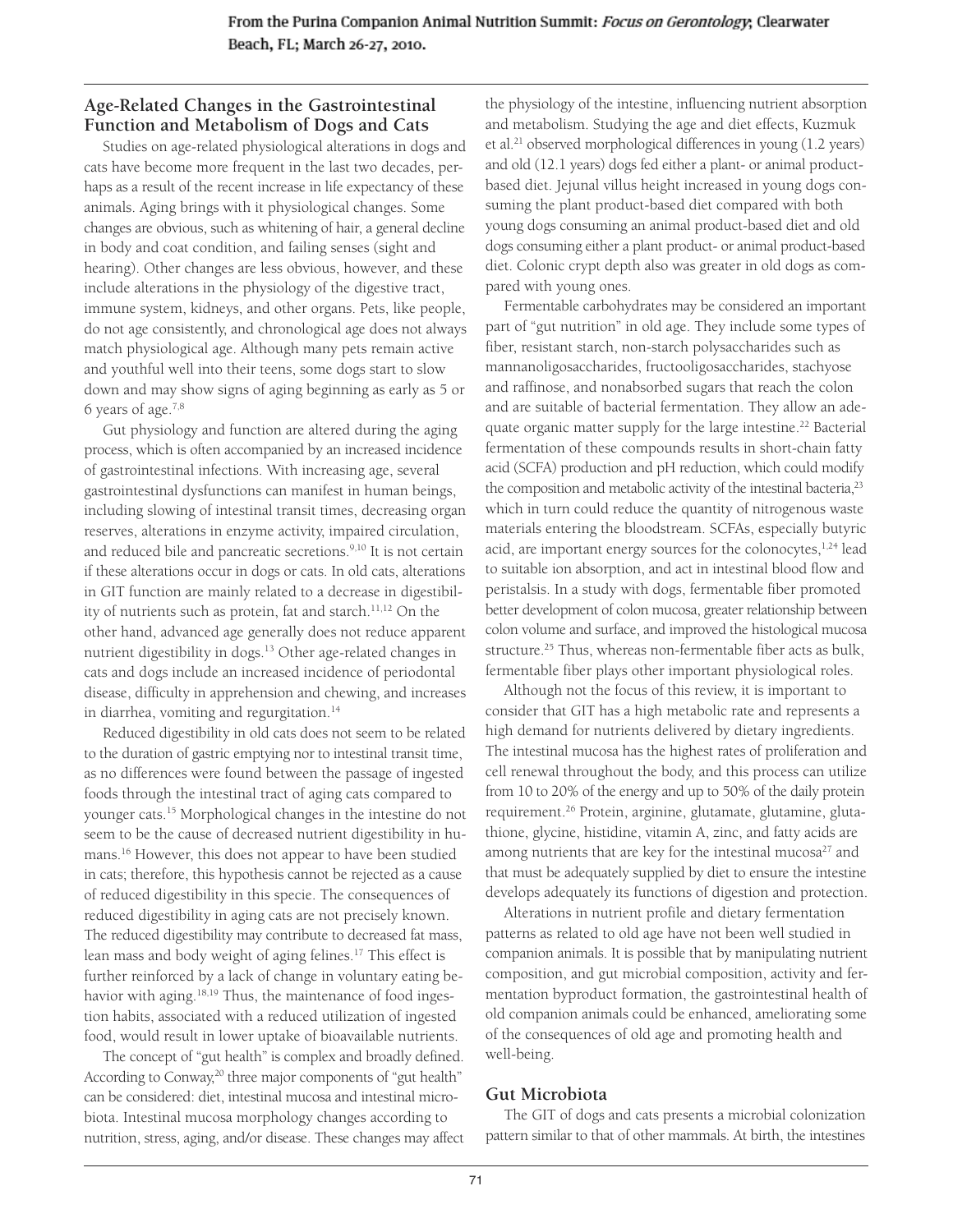#### From the Purina Companion Animal Nutrition Summit: Focus on Gerontology, Clearwater Beach, FL; March 26-27, 2010.

are sterile but are rapidly colonized by environmental bacteria. The colonization process follows successive populations' changes affected by age, health status, diet, and environment.<sup>28,29</sup> The normal intestinal microbiota plays an important role in host digestion and metabolism, and provides a natural defense mechanism against invading pathogens.<sup>1</sup>

Although the microbiota in adults has been studied, less is known about the changes that occur with aging.<sup>3,30</sup> These may have important consequences in senior pets, especially in those receiving antibiotic therapy and that are most susceptible to intestinal dysbiosis. Intestinal microbiota of young adult dogs seems to comprise large numbers of *bacteroides, bifidobacteria, lactobacilli*, and *anaerobic cocci*, while older animals harbor greater numbers of *clostridia* and *enterococci*. <sup>32</sup> However, some studies have found conflicting results, such as increasing *lactobacilli* and *bacteroides* in old dogs.33

The causes of changes in the microbiota with age are still unclear. A number of physiological and immunological changes occur in the body with advancing age. Hopkins et al.<sup>32</sup> suggested that some bacterial strains could take advantage of new ecological niches, thereby inducing a shift in the composition of the gut microbiota. It has been proposed that reduced adhesion to the mucosa may be a factor involved in the decreasing colonization of old subjects by certain species of *bifidobacteria*. 34 These bacterial community shifts in the large bowel may have great effects on host physiology and metabolism, aspects that need further studies.

#### **Dogs and Cats Immunosenescence and Inflammageing**

Immunosenescence may be defined as the multifactorial complex of changes that occur in the immune system of elderly individuals that predispose them to increased morbidity and mortality due to infection and age-related diseases.<sup>2</sup> Changes in immune status are considered major contributing factors toward morbidity and mortality in aging humans. In many other species, this age-related remodeling of the immune system has also been recognized and commonly involves the deterioration of some aspects of immunity accompanied by the enhancement of others. Such changes may leave aged individuals susceptible to infection and are possibly related to the increased incidents of cancer observed in the elderly of all species.<sup>35</sup>

Inflammageing is a term that refers to changes in the balance of pro-inflammatory and anti-inflammatory agents produced in the elderly.36 During a lifetime of constant antigenic challenges, the adaptations of the animal to produce efficient inflammatory responses can confer high resistance to infectious diseases, but also an increased susceptibility to inflammationbased diseases later in life. On the other side, low inflammatory responses, while rendering the subject more susceptible to infectious diseases, can confer a survival advantage in old age. A large part of the aging phenotype, including immuno-

senescence, is explained by an imbalance between inflammatory and anti-inflammatory networks, which results in the low-grade chronic pro-inflammatory status called inflammageing.<sup>36</sup> For successful longevity, an individual must therefore find the means of reducing the impact of pro-inflammatory factors while still maintaining the essential aspects of protective immunity and preventing the emergence of deleterious (e.g., auto reactive) immunity.

Mounting evidence for prolongation of the canine and feline health span through nutritional intervention is becoming available.37,38,39 Pet food manufacturers have been active in the investigation of immunosenescence and inflammageing in the dog and cat, with a view to formulating supplemented specialized diets that may slow these processes.

The effects of the aging process on dogs' and cats' immune system were recently reviewed by Day.<sup>2</sup> Briefly, these include an age-related decrease in the proliferative response of blood mononuclear cells to mitogens; a decline in the numbers of peripheral blood lymphocytes, B-cells, T-cells, and relative percentage of CD4+ T-cells (helper); and an increase in the relative percentage of CD8+ T-cells (natural killer) resulting in a decreased ratio CD4+:CD8+ cells. Phenotypic alteration is accompanied by functional changes, such as reduced ability to respond to stimulation by nonspecific mitogens, relative changes in the balance of Th1 versus Th2 CD4+ T-cell activity, and reduced delayed type hypersensitivity response to mitogens. Although there is general agreement on agerelated changes to immune status, contradictory results have been produced by different research groups that can be attributed to some extent to the use of different techniques or different subject selection criteria.35

These changes in peripheral blood lymphocytes seem to occur also within the intestinal lamina propria of the aging dog with reduced T cell numbers and lower proliferative activity of intestinal cell populations.<sup>2,40</sup> The GIT is the largest lymphatic cell-bearing organ, playing a major role in both local and systemic immunity, including blocking pathogens, modulation of immune response and oral tolerance.<sup>40</sup> As a result, these immunological consequences of aging are likely to have a health impact in these animals. The mucosal immune system of GIT in dogs consists of organized lymphoid structures, including Peyer's patches, mesenteric lymph nodes, and the intestinal lamina propria.<sup>41</sup> The latter is populated by cell types including T and B lymphocytes, macrophages, mast cells, dendritic cells, neutrophils, and eosinophils.<sup>42</sup> The gut-associated lymphoid tissue (GALT) performs the following activities: a) capture, processing and presentation of ingested antigens; b) local antibody production, especially immunoglobulin A (IgA); and c) activation of immune-mediated responses, particularly those mediated by cytotoxic T cells CD8+ or NK (natural killer cells) and macrophages.

It is speculated that these gut-associated immunological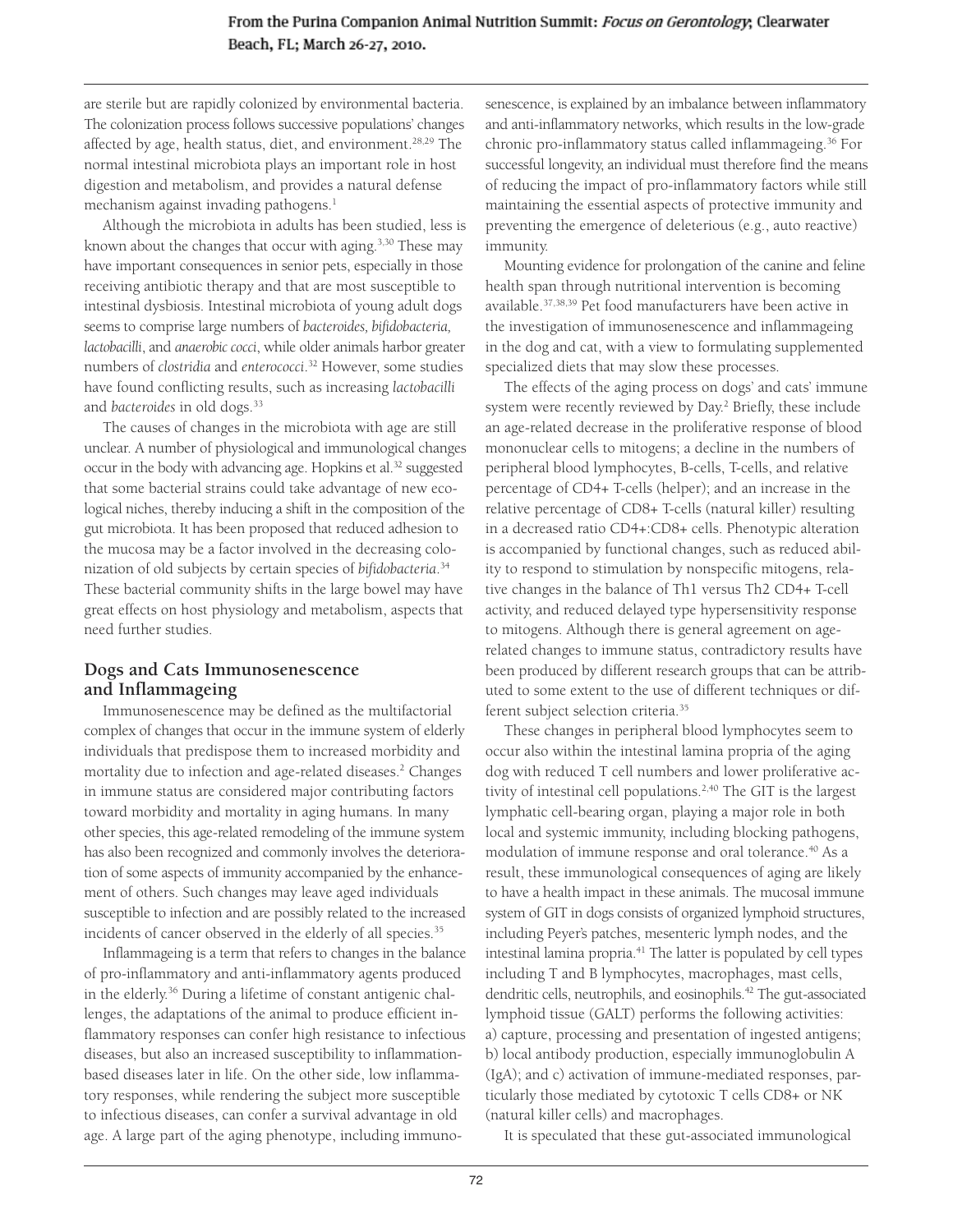changes may be caused by alterations in intestinal microbiota that are reported in aging dogs.<sup>2</sup> The increased numbers of aerobic and anaerobic bacteria in fecal samples, especially of *clostridia* from old dogs compared with young dogs, could be one of the causative factors of these immune changes. The possible use of fermentable carbohydrates, prebiotics and probiotics to induce a favorable shift in gut microbial population and bacterial end products formation in old animals is an interesting avenue of research, with interesting prospects of alleviating the adverse effect of immunosenescence in companion animals.

#### **Potential Tools to Health Improvement Through Exchange in Gut Microbiota**

Companion animal health is linked to many factors, not least being the maintenance of gut function and environment. The last decade has provided useful research into this area, allowing nutritionists to use commercial products to help establish and maintain the gut environment.

A key factor in animal health is the status of *eubiosis*, i.e., the establishment and maintenance of a stable and healthy microbiota in the digestive tract. *Eubiosis* can be broken down into several areas: digestion of nutrients, vitamin synthesis, stimulation of the immune system, protection/strengthening of mucosa as a barrier to invasion, and antagonistic effects against pathogenic microorganisms.<sup>43</sup> At any life stage those would be key points to maintain health, but those considerations should be mostly important during the time that animals may be more susceptible to disbiosis and other manifestations of GIT dysfunction — as in old age.

The mechanisms by which the normal microbiota helps the host animal's health include lowering the colonic pH and producing SCFAs. Low pH is inhibitory to the growth of many pathogenic bacteria and may reduce the intestinal absorption of potentially toxic compounds, such as ammonia. The SCFAs produced are rapidly absorbed from the intestinal lumen, with 95 to 99% being absorbed before reaching the distal colon. Besides being the primary energy source for colonocytes, SCFAs promote local mucosal health and integrity by stimulating proliferation, maturation and differentiation of colonocytes in the crypts, and facilitating the normal secretory and absorptive functions of the colon. They also stimulate protein synthesis and mucin production, assuring the integrity and effectiveness of the physical barrier.<sup>1,44</sup> Moreover, butyrate may also inhibit the development of malignant colonic cells, but this effect is still controversial and seems to depend on the joint presence of both butyrate and fish oil.<sup>45</sup>

*In vitro* and *in vivo* studies show that end products of fermentation produced by colonic bacteria depend largely on the chemical composition of the digesta reaching the large bowel, especially protein and undigested carbohydrates. The amount produced and the ratio of individual SCFAs (e.g., acetate, propionate and butyrate) and lactic acid vary, depending on

substrate and colonic microbial populations. Microbial fermentation of undigested amino acids results in the production of several putrefactive compounds. These include ammonia, which results from the deamination of amino acids, phenols, indoles (products of aromatic amine decarboxylation), branched-chain fatty acids (derived from branched-chain amino acid catabolism), and several biogenic amines, such as putrescine, cadaverine, histamine, pheniletilamine, and others. These protein catabolites not only result in fecal odor, but also can be toxic at high concentrations.<sup>21</sup>

Of special interest for the formulation of pet food and specific veterinary diets is the use of special ingredients that can influence the composition and metabolic activity of the intestinal microbiota, promoting the maintenance of the eubiosis status.<sup>46</sup> Noteworthy among these compounds are the prebiotics. A prebiotic is "a selectively fermented ingredient that allows specific changes both in the composition and/or activity in the gastrointestinal microbiota that confers benefits upon host well-being and health."<sup>47</sup> Because of their chemical structure, these compounds are not absorbed in the upper part of the GIT or hydrolyzed by digestive enzymes,<sup>48</sup> reaching relatively intact into the colon. Modification by prebiotics of the composition of the colonic microbiota leads to the predominance of a few of the potentially health-promoting bacteria, especially, but not exclusively, *lactobacilli* and *bifidobacteria*. <sup>47</sup> Basically, two mechanisms of microbiota alteration by prebiotic use are proposed: nutrient supply for desirable bacteria and competitive exclusion. Prebiotics can also modify the metabolic activity of the colonic microbiota, reducing the concentration of undesirable compounds like ammonia, biogenic amines, indoles,  $f$ even without changes in fecal bacterial counts.<sup>50</sup>

Prebiotic use in companion animal nutrition was recently reviewed.51 In comparison to other species, little information is available in dogs and especially in cats. There are still controversies about the effectiveness of these compounds,<sup>52</sup> with conflicting results among studies. One important consideration about prebiotic action is the strong influence of basal diet; diet type, diet nutritional composition and ingredient quality also influence the composition of colon microbiota and bacterial end product formation,<sup>53</sup> pointing, perhaps, to the need for prebiotic application in select dietary situations.

Among the prebiotics, fructoligosaccharides (FOS) are the most studied in dogs and cats. They can be used to alleviate small intestinal bacterial overgrowth,<sup>54</sup> to promote a reduction in *clostridia*, an increase in *bifdobacteria* and *lactobacilli* populations,<sup>55</sup> and to reduce the concentrations of protein catabolites produced in the colon. FOS is a readily available energy source for gut microbiota, reducing the bacterial fermentation of protein to supply energy and increasing the incorporation of N-containing substances into bacterial protein. High doses, however, can result in soft feces production and reduced nutrient digestibility.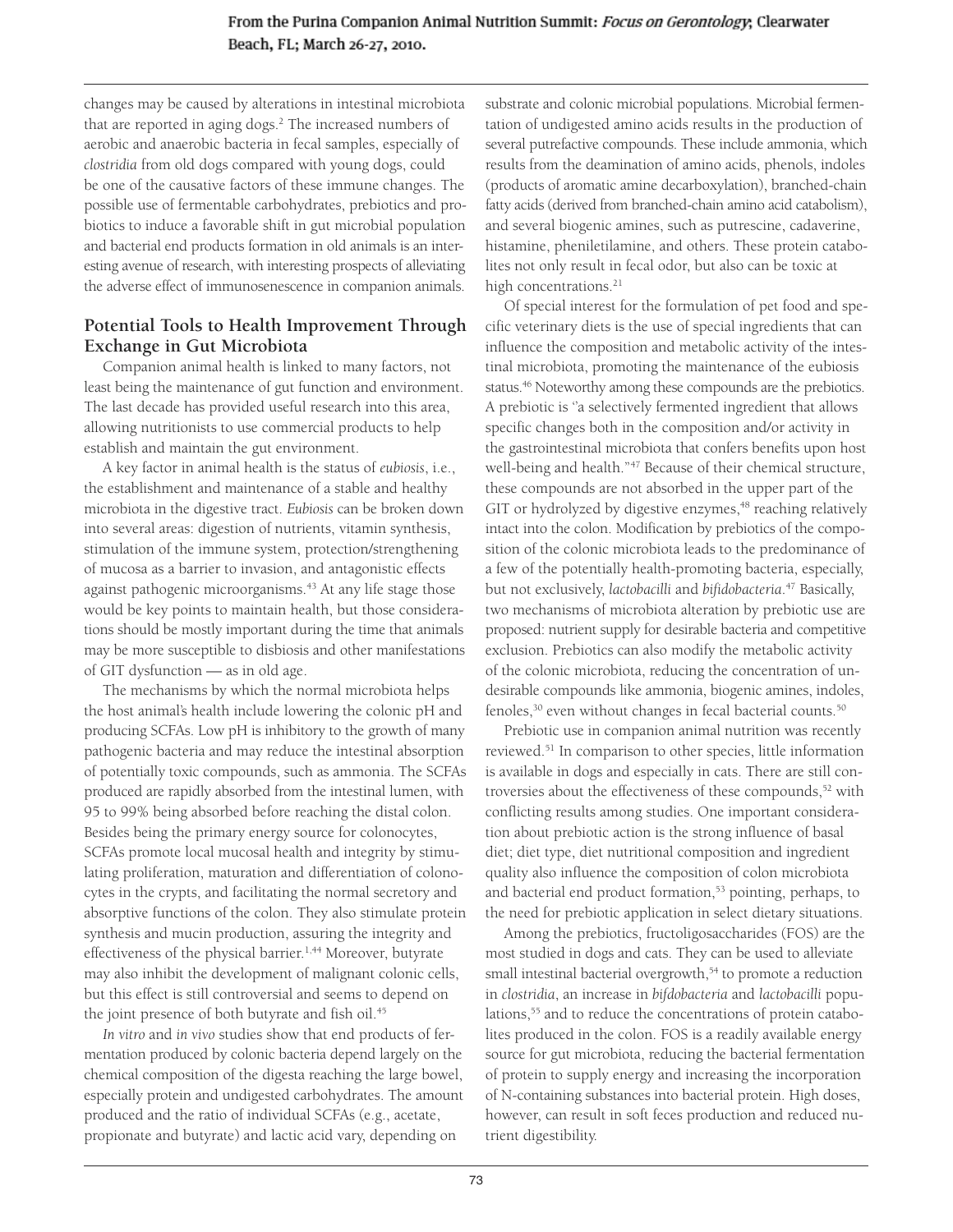

yeasts, being detected by the animal immune system through mannan-binding lectin receptors in macrophages. These receptors recognize cell wall compounds of pathogens, including many bacteria and some viruses, and can result in opsonization and activation of the complement cascade.58

In an study conducted by Gomes et al. (unpublished data)<sup>59</sup> to evaluate the prebiotic potential of the YCW for dogs, four isonutrient kibble diets were used with inclusions of 0%, 0.15%, 0.30% and 0.45% of YCW. Eight Beagle dogs were used, divided in two groups; four mature animals (4 years old), and four old dogs (10 years old). The experiment followed a two 4x4 Latin square design, one Latin square for mature and the other for the old dogs. In each period an

Another prebiotic evaluated in dogs is the mannanoligosaccharide (MOS). MOS can be isolated from yeast cell wall (YCW), from which the mannan fraction can be as much as 31%, making YCW a potential prebiotic source for pet food. The consulted literature assigns to YCW the ability to change beneficially the intestinal microbial counts and/or their metabolic activity.<sup>46</sup> Moreover, there are reports of immunomodulatory effects for this prebiotic, including increased concentrations of IgA, immunoglobulin G (IgG) and plasma lymphocytes.<sup>51</sup> Mucus secretion by intestinal goblet cells also appears to increase in diets supplemented with YCW, strengthening the defense barrier in the gut. MOS has the ability to agglutinate *Escherichia coli* and *Salmonella* strains that possess mannose-specific fimbriae (Type-1 adhesins), reducing the intestinal binding and colonization of these bacteria.<sup>56</sup> However, MOS has other mechanisms for beneficial change of enteric microbiota, since its addition to diet can also reduce *Clostridium perfringens* counts in dog feces,<sup>52</sup> and *clostridia* species do not possess mannose-specific fimbriae.

*In vitro* studies suggest that MOS is moderately fermentable by canine and feline microbiota,<sup>57</sup> being a source of energy to lactate-producing bacteria. This explains the reduced fecal pH and fecal ammonia excretion verified in dogs, improving indices of colonic health.<sup>46</sup> MOS is a surface carbohydrate of

adaptation phase of 15 days preceded a five-day total feces collection for digestibility trial and one-day collection of fresh fecal samples for bacterial enumeration, pH measurement and determination of short-chain fatty acids and bioactive amines concentration. On day 21, blood samples were collected for immunophenotypic quantification of lymphocyte subsets through flow cytometry. The data were evaluated using Proc GLM of SAS; means were compared by Tukey test with polynomial and orthogonal contrasts  $(p<0.1)$ .

Nutrient digestibility and metabolizable energy did not vary between diets, showing no effects of YCW (p>0.05) and also no effect of age (p>0.05). Yeast cell wall supplementation did not result in differences in fecal counts (log of CFU per g of feces DM) of total aerobes, total anaerobes, *E.coli, Clostridium spp, Lactobacillus spp*, and *bifdobacterium spp* (p>0.10). An age effect on fecal bacteria counts was not verified; only a tendency for total aerobe increases in old dogs (p=0.15) was found.

Some indices of bacterial metabolic activity, on the other hand, changed. The inclusion of YCW resulted in a linear increase in fecal concentration of butyrate (mMol/kg DM; p=0.055), and in reductions of fecal concentrations of some bioactive amines (tyramine, histamine, phenylethylamine, and tryptamine). These alterations suggest that YCW may improve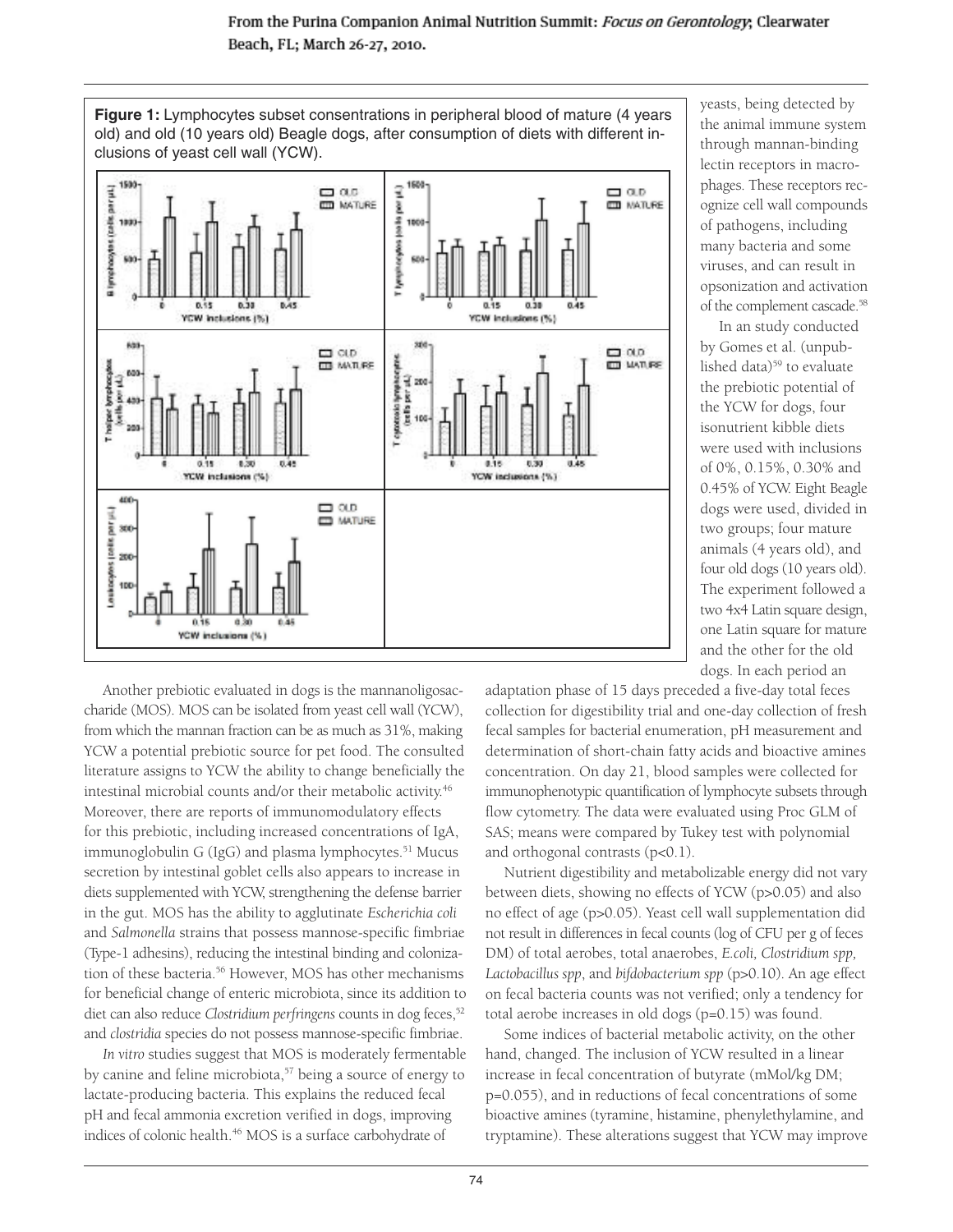gut health, reducing the formation of toxic compounds delivered during protein fermentation and increasing butyrate supply to colonic mucosa. An age effect on microbial degradation products was also verified. Older dogs presented lower fecal concentrations of butyrate (p=0.01), histamine (p=0.04), agmatine (p<0.01), and spermine (p=0.01), and higher fecal pH (p=0.03). These findings suggest alteration in bacterial metabolic activity and end product formation, with a decrease in colonic fermentation with aging.

Dogs showed a linear increase in T lymphocyte subset concentration (cells/ L; p=0.1) and a higher number of B lymphocytes (p=0.05) with YCW addition, evidencing immune stimulation of the animals. Compared to younger adult dogs, older dogs showed a decrease of T lymphocytes (p=0.01), T-cytotoxic lymphocytes (p<0.01), and B lymphocytes (p<0.01) concentrations. Although the evaluation of the two groups together demonstrated an YCW effect, adult dogs exhibited a more exuberant change in peripheral lymphocyte subsets than the old dogs to this prebiotic (Figure 1). Unfortunately, the small number of dogs in each group (only four) does not allow an adequate statistical comparison of these findings, but one possible implication is that higher doses of oligosaccharides are required for senior animals due to the reduced fermentation activity in their large bowel.

## **Conclusion**

The importance of nutrition in old animals lies with the aim of preventing or slowing the progression of the metabolic changes that follow the aging process. Research into the desirable dietary characteristics of the foods for old dogs and cats is needed, opening opportunities to improve health and wellbeing. The comprehension of the underling mechanisms that result in gut microbial population and/or metabolic activity alterations in old age, their consequences to host immune status, and how to use the diet to favorably manipulate gut microbiota of old dogs and cats might allow the development of dietary tools for health promotion in these animals.

## **References**

1. National Research Council (U.S.) Ad Hoc Committee on Dog and Cat Nutrition. *Nutrient Requirements of Dogs and Cats*. Rev. National Academies Press, Washington, DC. 2006.

2. Day MJ. Ageing, immunosenescence and inflammageing in the dog and cat. *J Comp Path*. 2010;142:S60-S69.

3. Ferguson A. Immunological functions of the gut in relation to nutritional state and mode of delivery of nutrients. *Gut*. 1994;35:S10-S12.

4. Cunningham-Rundles S, Lin DH. Nutrition and the immune system of the gut. *Nutrition*. 1998;14:573-579.

5. Li J, Kudsk KA, Gocynsky B, et al. Effects of parenteral and enteral nutrition on gut-associated lymphoide tissue. *J of Trauma*. 1995;39:44-52.

6. Schoor SR, Reeds PJ, Stool B. The high metabolic cost of functional gut. *Gastroenterology*. 2002;123:1931-1940.

7. Burkholder WJ. Age-related changes to nutritional requirements and digestive function in adult dog and cat. *J Am Vet Med Assoc*. 1999;215:625-629.

8. Laflamme DP. Nutrition for Aging Cats and Dogs and the Importance of Body Condition. *Vet Clin Small Anim*. 2005;35: 713-742.

9. Greenberg RE, Holt PR. Influence of aging upon pancreatic digestive enzymes. *Digestive Diseases and Science*. 1986; 31:970-977.

10. Harper EJ. Changing perspectives on aging and energy requirements: aging and digestive function in humans, dogs and cats. *J Nutr*. 1998a;128:2632S-2635S.

11. Pérez-Camargo G. Cat nutrition: what is new in the old? *Compendium on Continuing Education for the Practicing Veterinarian.* 2004;26(suppl2A):5-10.

12. Teshima E, Brunetto MA, Vasconcellos RS, et al. Nutrient digestibility, but not mineral absorption is age-dependent in cats. *J of Animal Physiology and Animal Nutrition*. 2010 (In press).

13. Sheffy BE, Williams AJ, Zimmer JF, Ryan GD. Nutrition and metabolism of the geriatric dog. *Cornell Veterinarian*. 1985;75:324-347.

14. Kirk CA, et al. Normal cats. In Hand MS, et al. (eds): *Small animal clinical nutrition*. Mark Morris Institute, Topeka, KS. 2000;4thed;291-347.

15. Peachey SE, Dawson JM, Harper EJ. Gastrointestinal transit times in young and old cats. *Comparative Biochemistry and Physiology Part A*. 2000;126:85-90.

16. Corazza GR, Frazzoni M, Gatto MR, Gasbarrini G. Ageing and small-bowel mucosa: a morphometric study. *Gerontology*. 1986;32:60-65.

17. Harper EJ. Changing perspectives on aging and energy requirements: aging, body weight and body composition in humans, dogs and cats. *J Nutr*. 1998b;128:2627S-2631S.

18. Taylor EJ, Adams C, Neville R. Some nutritional aspects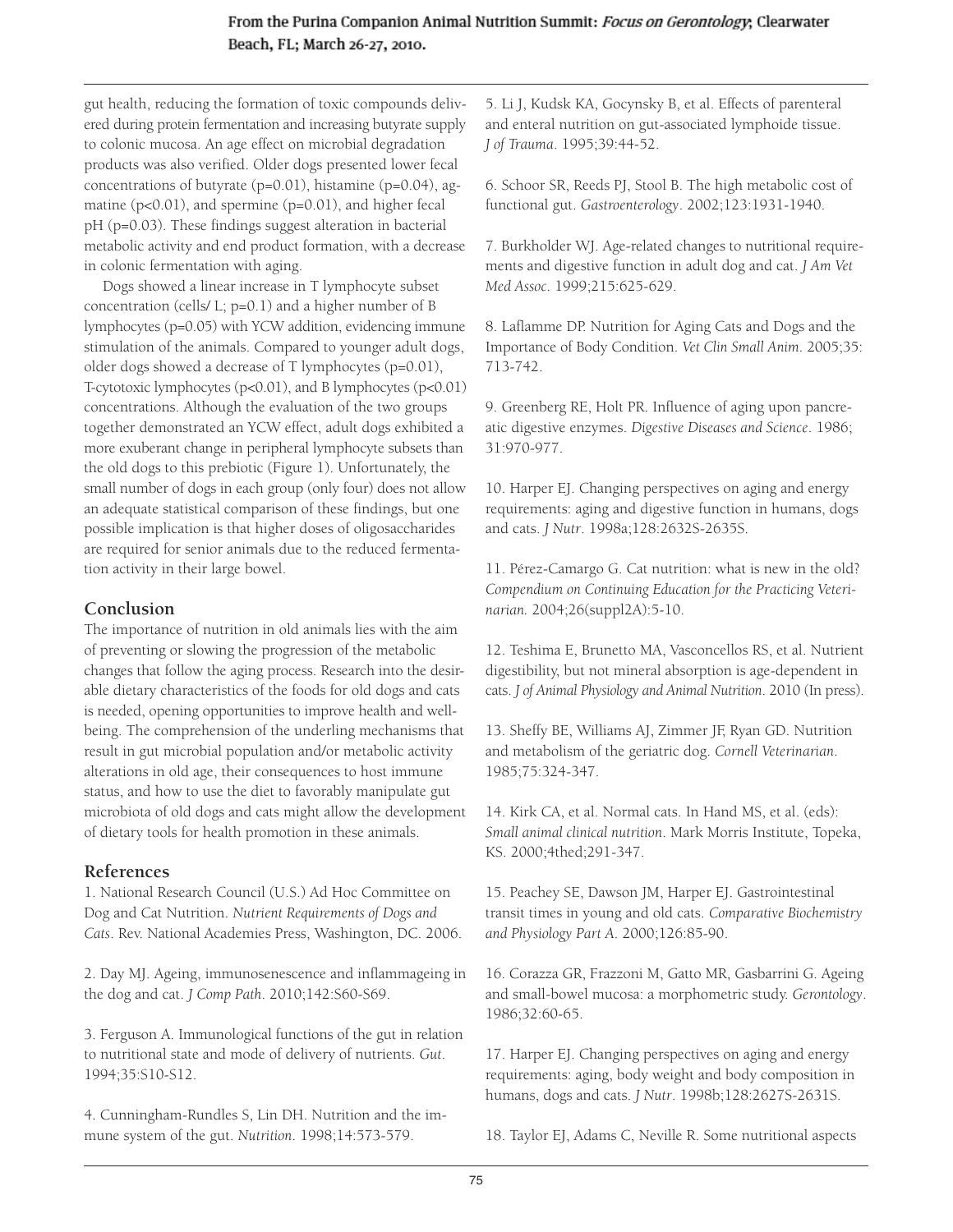of ageing in dogs and cats. *Proceedings of the Nutrition Society*. 1995;54:645-656.

19. Peachey SE, Harper EJ. Aging does not influence feeding behavior in cats. *J Nutr*. 2002;132:1735S-1739S.

20. Conway PL. Function and regulation of the gastrointestinal microbiota of the pig. *European Association for Animal Production Publication*. 1994;2:231-240.

21. Kuzmuk KN, Swanson KS, Tappenden KA, et al. Diet and age affect intestinal morphology and large bowel fermentative end-product concentrations in senior and young adult dogs. *J Nutr*. 2005;135:1940-1945.

22. Drochner W, Meyer H. Digestion of organic matter in the large intestine of ruminants, horses, pigs and dogs. *Advances in Animal Physiology and Animal Nutrition*. 1991;22:18-40.

23. Campbell JM, Fahey Jr GC. Psyllium and methylcellulose fermentation properties in relation to insoluble and soluble fiber standards. *Nutrition Research*. 1997;17:619-629.

24. Roediger WE. Utilization of nutrients by isolated of epithelial cells of the rat colon. *Gastroenterology*.1998;83:424.

25. Hallman JE, Moxley RA, Reinhart GA, et al. Cellulose, beet pulp and pectin/gum arabic effects on canine colonic microstructure and histopathology. *Veterinary Clinical Nutrition*. 1995;2:137-142.

26. Roediger WE. The starved colon-diminished mucosal nutrition, diminished absorption, and colitis. *Diseases of the Colon & Rectum*.1990;33:858-870.

27. Ziegler TR, Evans ME, Estívariz CF, Jones DP. Trophic and ytoprotective nutrition for intestinal adaptation, mucosal repair, and barrier function. *Annual Review of Nutrition*. 2003;23:229-261.

28. Buddington RK, Paulsen DB. Development of the canine and feline gastrointestinal tract. In Reinhart GA, Carey DP (eds): *Recent Advances in Canine and Feline Nutrition*. Orange Frazier, Wilmington, OH. 1998;vol11;195–215.

29. Fahey Jr GC, Barry KA, Swanson KS. Age-related changes in nutrient utilization by companion animals. *Annu Rev Nutr*. 2008;28:425-445.

30. Benno Y, Nakao H, Uchida K, Mitsuoka T. Impact of the advances in age on the gastrointestinal microflora of Beagle dogs. *J Vet. Med. Sci*. 1992;54:703-706.

31. Simpson JM, Martineau B, Jones WE, et al. Characterization of fecal bacterial populations in canines: effects of age, breed, and dietary fiber. *Microbiol Ecol*. 2002;44:186-197.

32. Hopkins MJ, Sharp R, Macfarlane GT. Age and disease related changes in intestinal bacterial populations assessed by cell culture, 16s rRNA abundance, and community cellular fatty acid profiles. *Gut*. 2001;48:198-205.

33. Kearns RJ, Hayek MG, Sunvold GD. Microbial changes in aged dogs. In Reinhart GA, Carey DP (eds): *Recent Advances in Canine and Feline Nutrition*. Orange Frazier, Wilmington, OH. 1998:337-351.

34. Saunier K, Doré J. Gastrointestinal tract and the elderly: functional foods, gut microflora and healthy ageing. *Digest Liver Dis*. 2002;34(suppl2):S19-S24.

35. Blount DG, Prtichard DI, Heaton PR. Age-related alterations to immune parameters in Labrador retriever dogs. *Veterinary Immunology and Immunopathology*. 2005;108:309-407.

36. Franceschi C, Capri M, Monti D, et al. Inflammaging and anti-inflammaging: A systemic perspective on aging and longevity emerged from studies in humans. *Mechanisms of Ageing and Development*. 2007;128:92-105.

37. Kealy RD, Lawler DF, Ballam JM, et al. Effects of diet restriction on life span and age-related changes in dogs. *J Am Vet Med Assoc*. 2002;220:1315-1320.

38. Greeley EH, Spitznagel E, Lawler DF, et al. Modulation of canine immunosenescence by life-long caloric restriction. *Veterinary Immunology and Immunopathology*. 2006;111:287-299.

39. Cupp CJ, Jean-Philippe C, Kerr WW, et al. Effect of Nutritional Interventions on Longevity of Senior Cats. *Intern J Appl Res Vet Med*. 2006;4:34-50.

40. Kleinschmidt S, Meneses F, Nolte I, Hewicker-Trautwein M. Distribution of mast cell subtypes and immune cell populations in canine intestines: evidence for age-related decline in T cells and macrophages and increase of IgA-positive plasma cells. *Research in Veterinary Science*. 2008;84:41-48.

41. Stokes C, Waly N. Mucosal defense along gastrointestinal tract of cats and dogs. *Vet. Res*. 2006;37:281-293.

42. German AJ, Hall EJ, Day MJ. Analysis of leukocyte subsets in the canine intestine. *J Comp Pathol*. 1999;120:129-145.

43. Wenk C. Prebiotics in companion animals. In Tucker L, Laue